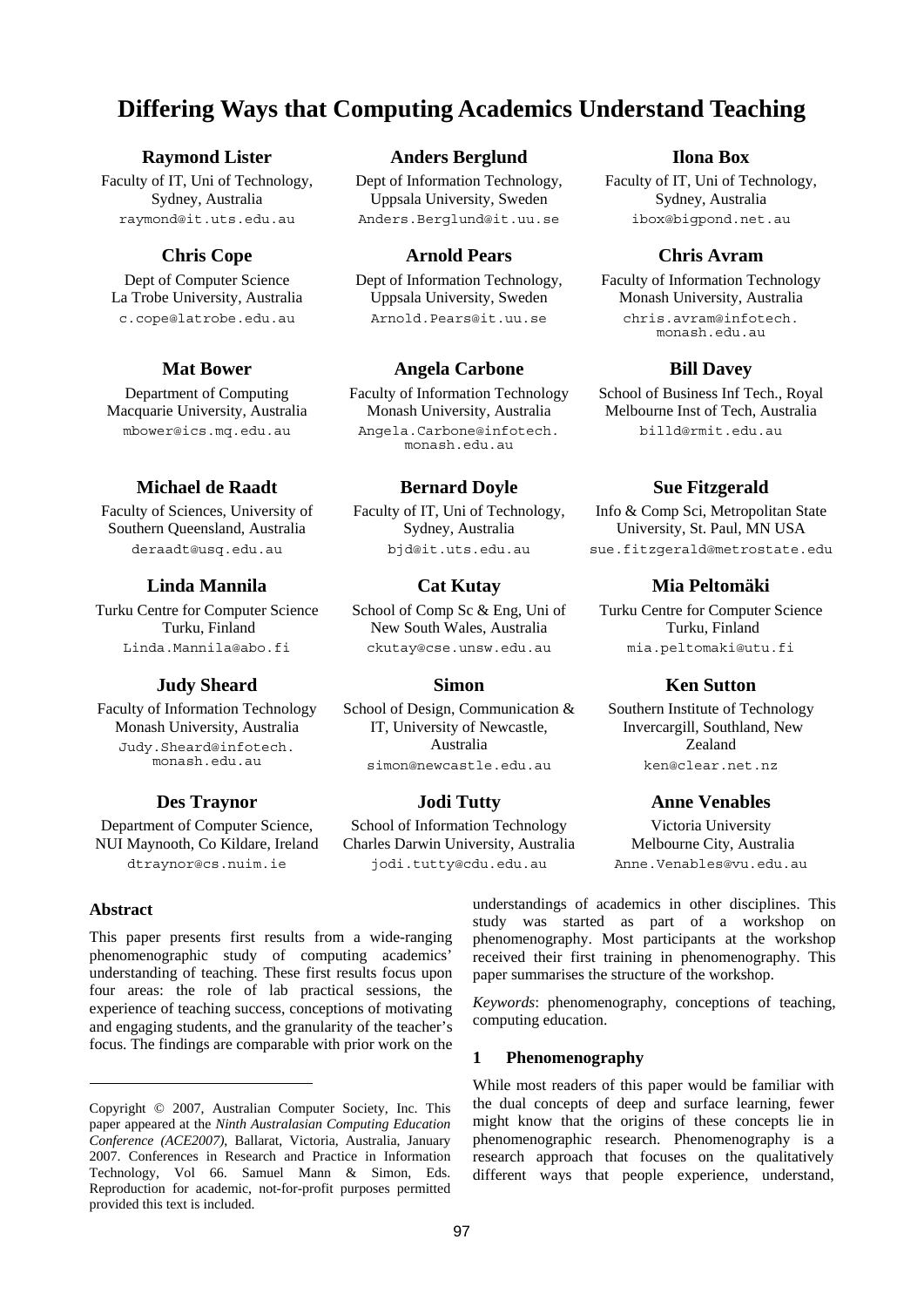perceive, or conceptualise a phenomenon (Marton 1986; Marton & Booth 1997; Berglund 2005).

A phenomenographic researcher typically gathers data by interviewing a number of subjects about a particular phenomenon. Analysis of the interviews then seeks to identify *variations* in the interviewees' perceptions of the phenomenon. Even when many people are interviewed, the analysis generally elicits only a small number of qualitatively different ways of experiencing the phenomenon.

These ways of experiencing the phenomenon are then delineated as distinct 'categories of description'. Each category represents a different conception, a different understanding, of the phenomenon being studied. It is often the case that the categories are hierarchical, with each new category supplementing, rather than supplanting, the lower levels of understanding.

Importantly, what is being categorised is the understandings, not the people who evince them. It is common for a single person in a single interview to express understandings from several different categories in the same hierarchy. The aim of a phenomenographical study is not to pigeonhole people but to categorise the full range of understandings of a phenomenon.

### **1.1 Phenomenographical studies of computing students**

The seminal phenomenographic work in computing education was a study of student's conceptions of learning to program. Booth (1992) identified four qualitatively distinct ways in which students experience learning to programming: they experience it as learning a programming language; as learning to write programs in a language; as learning to solve problems; and/or as becoming part of the programming community.

Other phenomenographic work on student conceptions of programming includes that by Bruce et al (2004) and that by Stoodley et al (2004). Some very recent phenomenographic work explores student understandings of object-oriented concepts (Eckerdal & Thuné 2005; Eckerdal & Berglund 2005).

Further phenomenographic studies of computing students have explored educationally critical aspects of learning about information systems (Cope 2000) and students' understandings of network protocols (Berglund 2005).

### **1.2 Phenomenographical studies of academics**

Academics' understandings of their teaching have been the subject of several past phenomenographic studies, most often of science teachers (Samuelowicz & Bain 1992; Prosser et al 1994; Trigwell et al 1994), but also in other areas such as mathematics (Runesson 2005), accounting (Levesson 2004), and economics (Pang & Marton 2003).

There have also been cross-disciplinary studies. The four personal theories of teaching by Fox (1983) are based upon his anecdotal encounters with newly appointed polytechnic teachers for "a number of years" (p151), probably across a variety of disciplines. The 55 academics studied by Dunkin (1990) were spread across many disciplines. Samuelowicz and Bain (1992) interviewed 13 teachers, five who taught "science" (presumably one or more of the physical sciences) and eight who taught in the social sciences.

All of these studies have identified several qualitatively different understandings of teaching that teachers bring to the classroom. At one extreme, teachers focus on the content of their course, seeing teaching as the act of transmitting knowledge and concepts to the student. At the other extreme, teachers focus on the student, seeing teaching as the act of helping students to develop or change their own understandings.

Why are there so many phenomenographic studies of academics, ranging across so many disciplines? As Prosser et al (1994) explain, a person's understanding of teaching or learning

"… *needs to be identified and described within particular contexts, in terms of particular tasks and from the perspective of the learner or teacher within that context engaged in a particular task*" (p219)

Some characteristics of computer science as an academic discipline make it hard to learn and to teach: the subject area changes fast; it is known to be hard to learn (Ben-Ari 2001); it is simultaneously abstract or theory-based and concrete or skill-based; it requires an understanding of both the static and the dynamic properties of a computer. Therefore it would be no surprise if the ways computing teachers understand teaching were to differ from the ways teachers in various other disciplines understand it. Given Prosser's thoughts on the importance of context, it would be unwise to assume that the results from any of these studies transfer directly to computing.

While all of the studies referred to above identified different conceptions of teaching, and indeed different numbers of categories, all of their categories fell into two broad and well known groups, content- or teacherfocused and student-focused.

An early study that in some ways set the scene for this grouping is that by Fox (1983). Fox established four categories, or personal theories of teaching, two in each group.

# **1.2.1 Content- or teacher-focused conceptions**

Within the broad content- or teacher-focused category, Fox identifies two further categories of understanding, 'transfer' and 'shaping'.

In the transfer understanding of teaching, the focus is upon the knowledge of the discipline, with the student being a container into which the knowledge is to be poured.

In the shaping understanding of teaching, the student is viewed as a raw material to be moulded, or turned by some other 'manufacturing' process into a finished product. The domain knowledge is still the primary focus, and that knowledge is a specification of the product.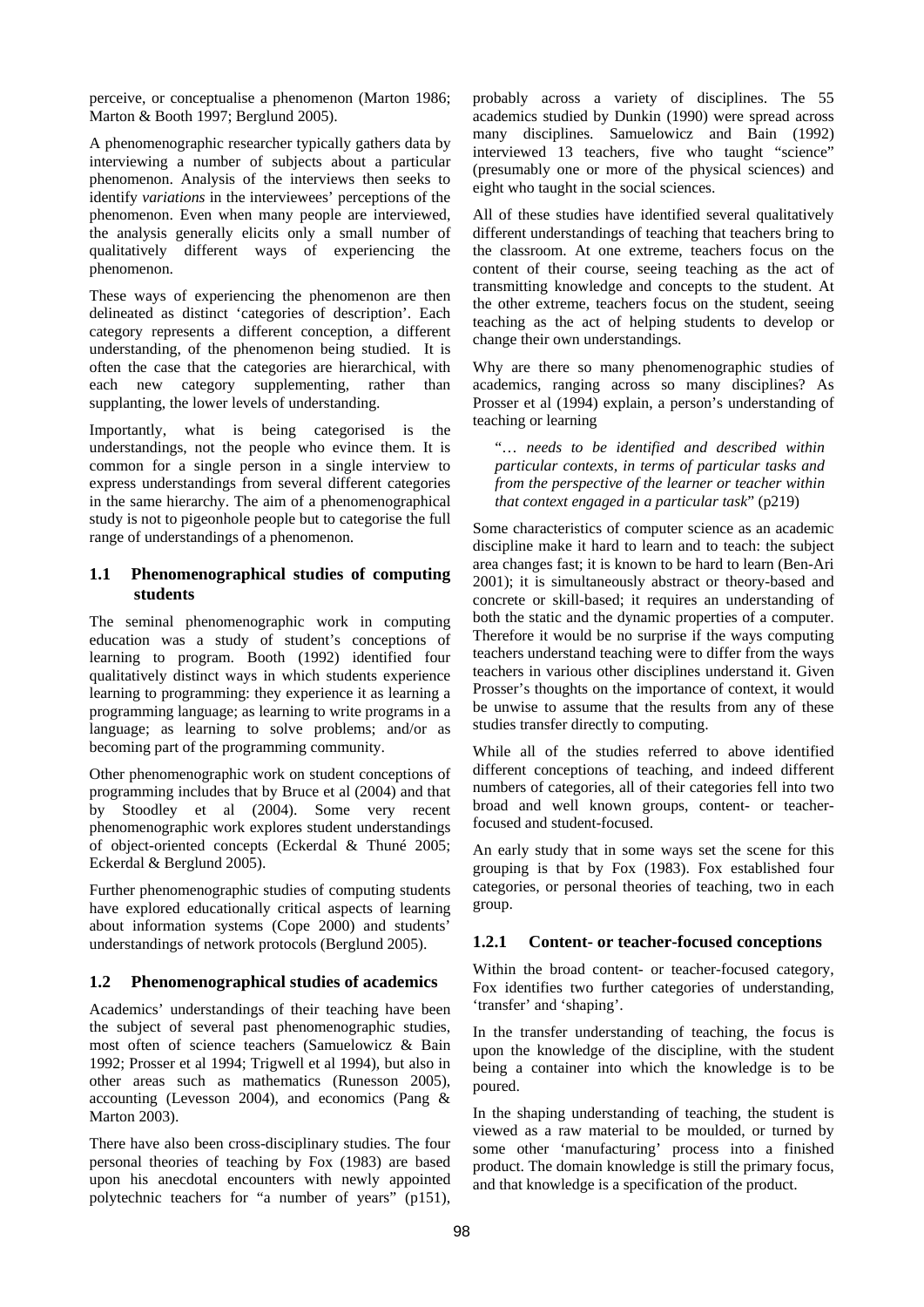### **1.2.2 Student-focused conceptions**

Within the broad student-focused category, Fox again identifies two categories of understanding, 'travelling' and 'growing'.

In the travelling understanding, education is seen as a journey. Students have a 'guide' (a teacher) who leads them through the countryside, pointing out the major landmarks. While the discipline knowledge (the countryside) is still seen as separate from the student, the focus in this conception is on the student who is making the journey.

In the growing understanding, a pure constructivist perspective, the domain knowledge has no existence independent of the human mind. To explain this concept, Fox quotes Northedge (1976):

*"In this case we conceive of the teacher as a gardener with the student's mind, as before, an area of ground. But this time I suggest we view the ground as already covered with vegetation (concept systems), some of which is clearly worth retaining and cultivating."* 

## **2 A phenomenography workshop for computing academics**

Phenomenography is less widely used and less well known in computer education research than in education research in general. Even when recognised, the method is likely to be seen as not particularly useful or relevant. In a thorough survey of methods used to evaluate computer science teaching, Carbone and Kaasbøll (1998) wrote that

*"[Phenomenographic] studies like Booth's are powerful ways for understanding how students think and how our teaching succeeds or misses out. Training as a social scientist is necessary to carry out such studies, and the studies are time consuming, so they are beyond the capabilities of most computer science teachers."* 

To help address this situation, the first five authors of this paper devised a two-day workshop that would introduce more computer education researchers to phenomenography by involving them in a major project.

It was clear that an empirical study focusing on computing academics' perceptions of teaching would not be redundant. While one or two such studies have appeared recently (Lister et al 2004, Kutay & Lister 2006), much of the ground remains uncovered. A project such as this would provide a vehicle for teaching the use of phenomenography, while at the same time investigating whether the results of the earlier multidisciplinary and single-disciplinary studies have any bearing on understandings of teaching within the discipline of computing.

This paper briefly describes the workshop and presents some preliminary results from the phenomenographic research project around which it was built.

# **2.1 Prior work**

Prior to the workshop, participants were required to read several papers (Åkerlind 2005; Booth & Ingerman 2002; Eckerdal & Thuné 2005; McKenzie 2002) and selected parts of a book (Ramsden 2003).

Also prior to the workshop, participants were required to interview one or more colleagues about their teaching and to transcribe the interviews. The interview script and instructions given in the appendix of Kutay and Lister (2006) were adapted to the purposes of this workshop.

In addition to the interview transcripts produced by the workshop participants, the transcripts from the Kutay and Lister study were also used as data for the workshop project, giving a total of 25 interview transcripts.

### **2.2 The workshop meeting and group work**

The workshop itself occupied the two days immediately prior to ACE2006 in Hobart, Australia. It began with about half a day of formal instruction on phenomenography. Participants began working with the collected transcripts in the afternoon of the first day. By the end of that day, participants had broken into four groups and each group had chosen a topic area for their analysis of the transcripts:

- Group 1: The role of lab practicals
- Group 2: Conceptions of success
- Group 3: Motivation
- Group 4: Granularity of focus

The groups' findings within their respective topic areas are described in the next four sections of this paper.

The second day began with another hour or so of lecture, after which the participants returned to their groups to continue their analysis of the transcripts. The groups then came together to present their preliminary findings, and the workshop leaders made suggestions as to how to proceed from that point.

### **2.3 Post-workshop analysis**

The groups continued analysing the transcripts for several weeks after the workshop. These collaborations were sustained by email, voice-over-IP, and other means of communication. Periodically, when each group felt ready, they presented a written report of their findings to the workshop leaders, who responded with feedback. Most groups benefited from at least two iterations of feedback.

Sections 3 to 6 of this paper are reports on the findings of each of those groups. We have not attempted to synthesise the work of the groups into a single coherent whole; rather, we present them as four separate but related studies of the same interview transcripts. As a unifying feature, however, we compare the findings of each group with Fox's categories of transfer, shaping, travelling, and growing.

The interview transcripts as used at the workshop were anonymous. The names of people and institutions were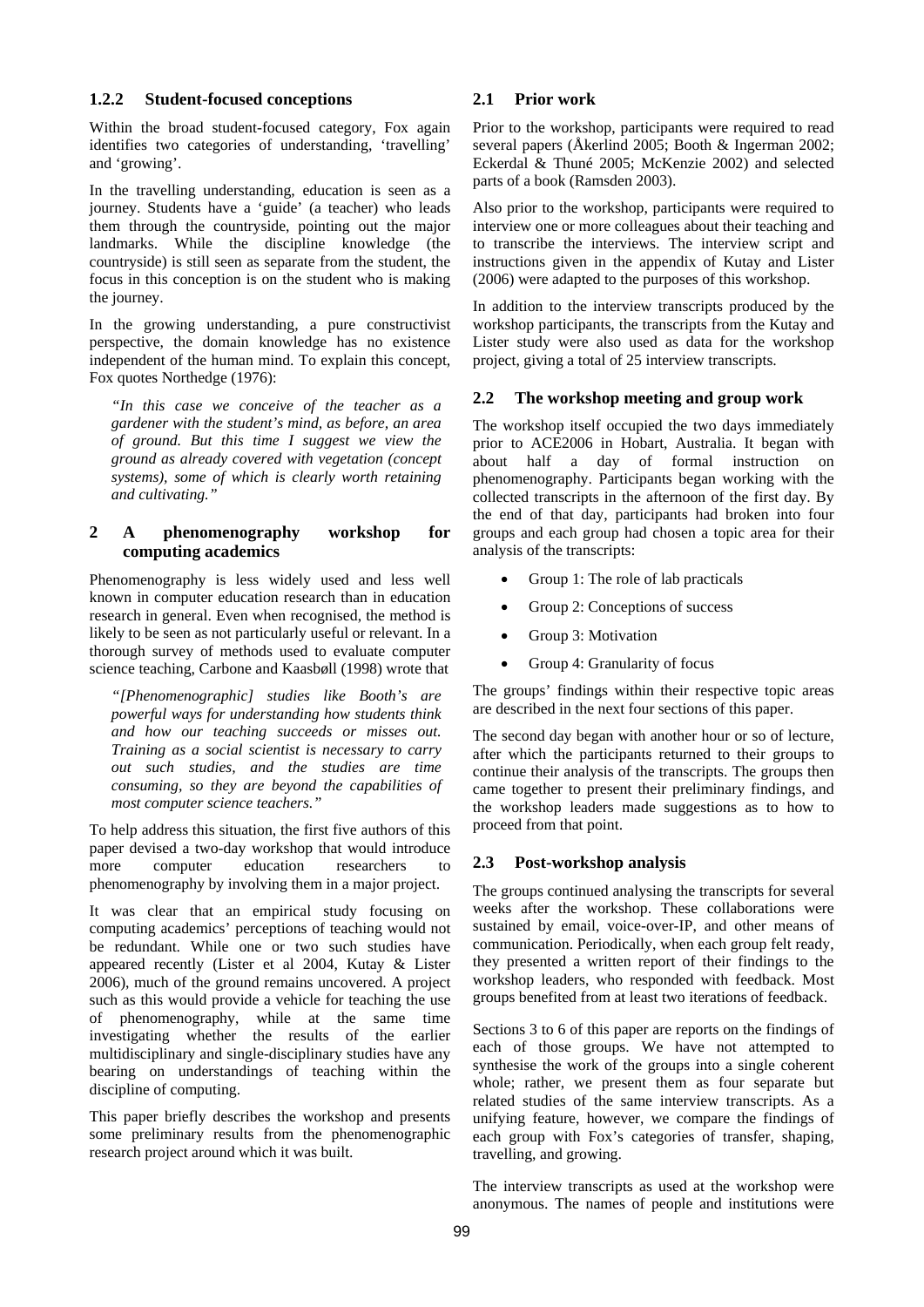removed, along with such things as explicit degree or subject names that might have identified the participants. Each transcript was given a code, and in the sections that follow, quotations from the transcripts are marked with these codes.

### **3 Group 1: The role of lab practicals**

One group at the workshop investigated the understandings of lab practicals, which they defined as classes in a computer lab in which students work to learn the use of a software tool, device, or similar. For example, if students were seated at computers using word-processing software, their class would be called a lab practical if they were learning word-processing, but not if they were using the word processor to write about, say, database design and implementation. In the transcripts these classes are called by a variety of names, such as labs, workshops, or tutorials.

This group identified four categories of understanding of the role of lab practical classes:

- Acquiring and practising skills
- Reinforcing lectures and textbooks
- Refining and troubleshooting
- Applying skills

These findings are presented in detail in Simon et al (2006), and are summarised in the following four subsections.

# **3.1 Acquiring and practising skills**

When understanding the practical class as a means of acquiring and practising skills, academics perceive the class as somewhat independent of lectures. While the lectures will deal with the theory component of the course, the practicals are where the students learn about, acquire, and practise specific IT skills.

*"There's nothing particular in the labs that reflects back on general lecture material. Because the labs are primarily focused on the Haskell language, it's obviously related to any Haskell lectures I give, which is early in the semester, so there's a kind of one-to-one correspondence there. But there's not a great deal of correspondence to the general material or conceptual material that's spread widely in [the course] because the labs are really focused on mainly learning a brand new programming paradigm, which is only one part of the whole course. So there's not a great deal of cross-linking." (L1)* 

At this level, the class is highly structured and the teacher tends to assume the primary responsibility for the learning experience.

# **3.2 Reinforcing lectures and textbooks**

When understanding the practical class as a means of reinforcing lectures and tutorials, academics see it as the opportunity for students to put into practice the skills that

they have been taught in the lecture or the textbook. The learning is teacher initiated with focus on content. What is learnt at the practical is determined primarily by the teacher. The lectures, for example, will be used to teach and demonstrate a particular skill; then in the practical class, students will be given exercises in the application of that skill.

*"They link with the lectures in that we'll cover something in the lecture, or I'll say 'you can do this', and in the labs we'll see how to actually do it." (E4)* 

While the class is still fairly structured, the students assume some responsibility for the learning experience, and would not be expected to benefit greatly from it unless they have studied the lecture or textbook material.

### **3.3 Refining and troubleshooting**

When understanding the practical class as a means of refining and troubleshooting, academics expect the students to do the bulk of the skill acquisition in their own time, and perceive the practical as a facility whereby students are provided with help on aspects of the work that they have found problematic.

In this category the student is expected to spend significant time prior to the lab acquiring the skills in question, so that the practical can be a productive troubleshooting session.

*"Well, I really like it if they do some themselves. Two things I expect beforehand. First of all... I encourage them... to work through the whole of the textbook so that when they come to the tutorials, they're just doing the exercises that I've set them. And, if possible, they can do the exercises before the tutorial; then they only need to come to the tutorial and ask about anything they had trouble with, and they can perhaps go home early." (E4)* 

Responsibility for learning is now predominantly the student's.

*"Some students will have done all the questions, and come in ready with their questions, the ones they had trouble with. Other students won't have done anything, and they'll start working... Everyone's working at their own speed, covering the material. Some students will do all the questions, some won't. It depends how much they're willing to do beforehand at home." (E4)* 

# **3.4 Applying skills**

When understanding the practical class as a means of applying skills, academics no longer expect skills to be acquired in the class. The troubleshooting assistance is still provided, but in the context of applying the skills to a particular task such as a project or a major assignment.

As with the previous category, the students are expected to acquire the skills in their own time (or perhaps in earlier practical sessions), so that this practical can be devoted to work on the project. The practical is now of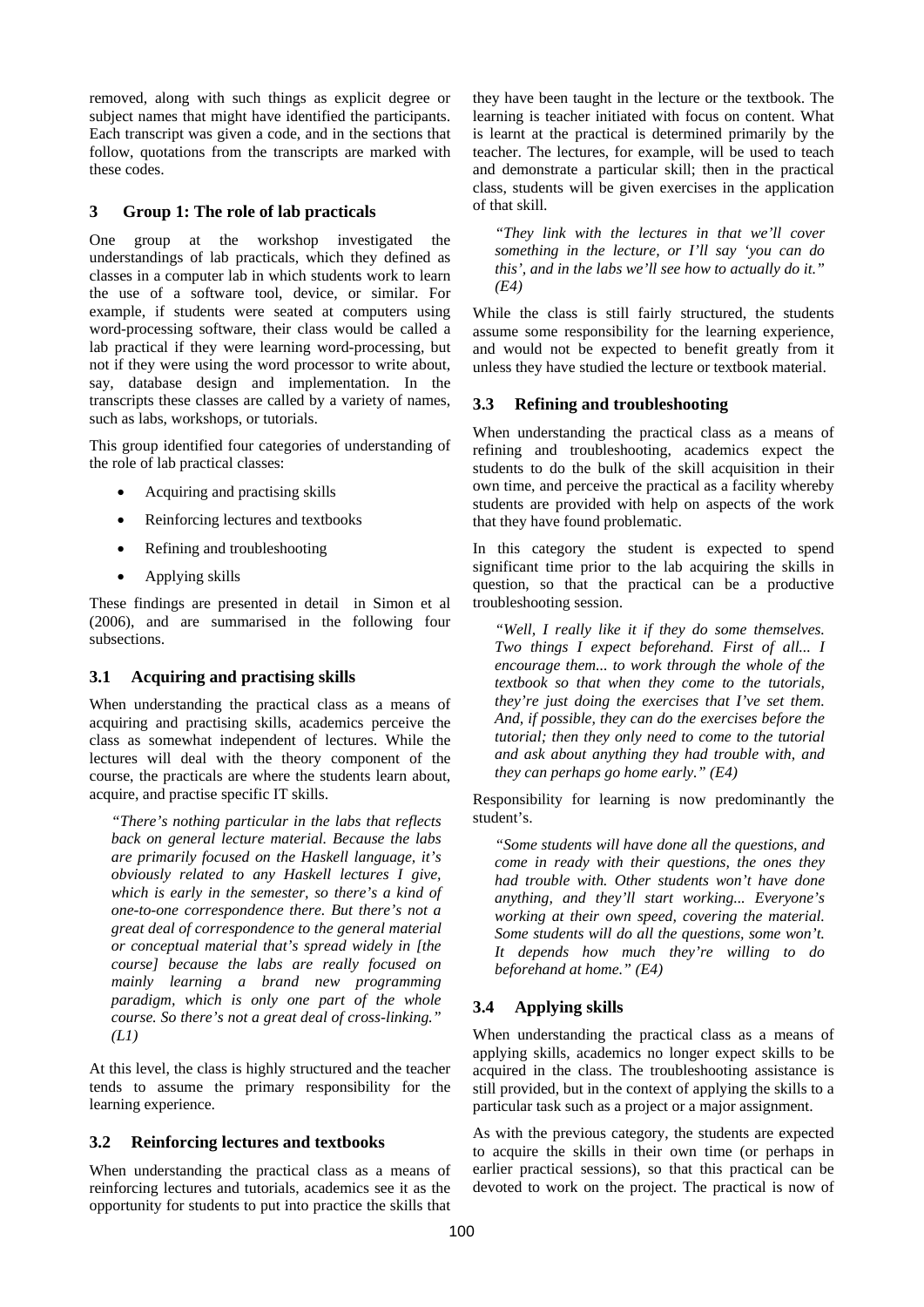less importance than the prior work, and can indeed become optional.

*"An hour a week of tutorial / computer laboratory. Not many turn up to that very often; although they're available, they normally do it in their own time." (E1)* 

Responsibility for learning is thus almost entirely the student's, with the academic providing few or no instructions.

*"The following four [classes] are, as I say, basically one-liners, saying implement the philosophies and material from the [lectures]; for example, it might have been on help, it might have been on how to implement pop-up help in a web [page], so the tutorial might just say 'implement pop-up help in your assignment'. And that's it; that's what the tutorial says... I'm trying to wean them off, as much as possible, specific instructions on how to do a particular job, and get them to think about how it should be done." (E3)* 

### **3.5 Relationship to prior work**

This group identified four categories of description of the lab practical class, which bear a passing correspondence to the four categories of Fox.

Experienced as a means of acquiring and practising skills, the practical appears to conform to Fox's transfer category. As a way of reinforcing skills taught in lectures or the textbook, it could perhaps be seen as shaping. As a class for refining and troubleshooting, it is not unlike travelling. And as a means of applying skills acquired elsewhere, it fits clearly into the growing category.

### **4 Group 2: Conceptions of success**

A second group focused on how IT academics experience success in their teaching. Of the 25 interview transcripts, 23 contained data pertinent to this question. In this analysis no distinction was made between different types of teaching approach such as lectures, tutorials, assignments, etc.

Analysis of the transcripts revealed three hierarchically inclusive categories of understanding of success. They are, in order of increasing sophistication:

- Success experienced as a perception
- Success experienced as delivery
- Success as developing student thinking

These three categories are discussed in greater detail in the following three subsections.

### **4.1 Success experienced as a perception**

When experiencing success as a perception, the IT teacher has an intuitive feeling about successful teaching. Success is experienced as strongly connected to affective perceptions: either what teachers feel, or what they think or imagine that the students feel. At this level of understanding, teachers focus on their own perceptions about their teaching. Often the teachers' comments about these perceptions are expressed in the context of explaining difficult IT concepts.

*"I think I have to say that I've come off most of my lectures fairly happy with the way it went." (E3)* 

*"I suppose that a lecture that I've particularly enjoyed giving would probably qualify as one that I felt was most effective, wouldn't I?" (E2)* 

*"It can be the way you've said it, or the material somehow resonated with their knowledge or their point of knowledge or their point of awareness at that particular point in time and somehow it allowed them to make that next step during the class and if that happens that's wonderful, you really get a positive feeling out of that …" (T2)* 

### **4.2 Success experienced as delivery**

When experiencing successful IT teaching as delivery, the teacher distinguishes good delivery as an essential component of success. Not only does the teacher feel good about the teaching experience, he or she explicitly mentions the importance of a well-organised or effectively delivered lecture. Sequencing, or telling a good story, is seen as an illustration of successful teaching, supporting the belief that the discipline is sequential in nature. A well-organised presentation is linked to student satisfaction or perceived feelings of happiness.

*"I try to concentrate on one theme. And then I talk through the theme, if it doesn't take the 90 minutes, that's totally fine. If it takes more than 90 minutes, that's a situation I try to avoid so... they don't get too tired and too hungry. But I'd like to see one theme, one lecture." (J1)* 

*"Well, an effective lecture was just … demonstrating how to go from a static web page to a dynamic web page. Just being able to demonstrate the elements that have extra tags that, you know, this tag will invoke this, another program which gets all this data. So you can do that fairly simply." (D1)* 

Delivery encompasses more than sequencing and organising the presentation of topics. Some transcripts indicate a need for abstract thinking and synthesis.

*"Okay, I guess it might be, after we discuss the concepts I like to show them some small programs of how we can implement those concepts. I once had this experience when I tried to be too ambitious that I showed them a program that had too many lines of code. I felt at the end of the day that I hadn't actually achieved what I set out to achieve, because I think I lose probably more than half of the class, in the sense that they can't follow those codes. I guess it would be more effective if I'd left the coding, the understanding of the coding to the students but to discuss more on the concepts rather than pay attention to the coding of the program." (F1)* 

In this conception, good, inspiring demonstrations or examples are perceived as successful IT teaching.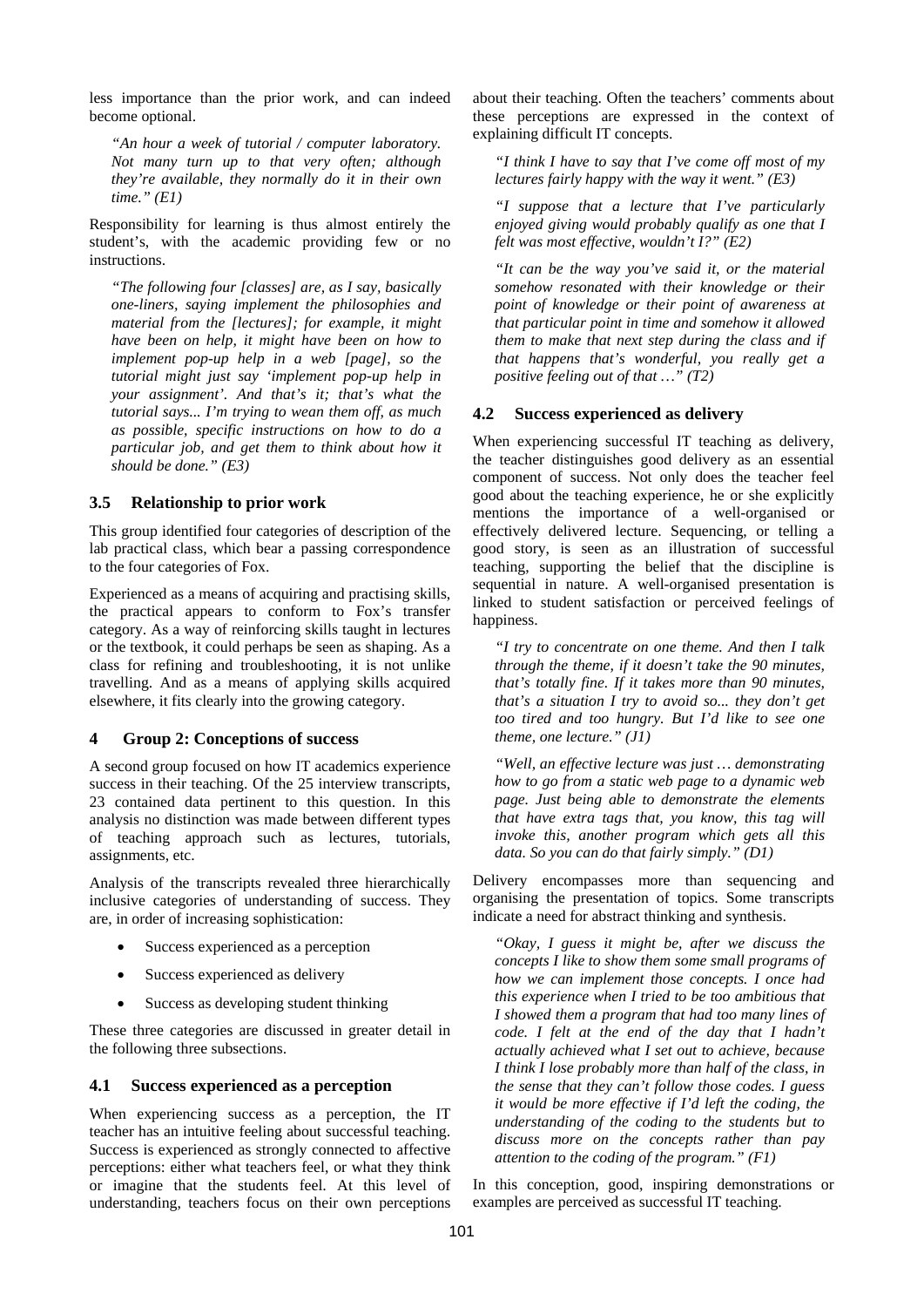*"Basically all fairly similar, but I think it's good when I can provide a key example that encapsulates all of the concepts being considered, and I use that example well. ... They have a concrete idea of how it works that they can abstract from and build upon." (R1)* 

*"In general, the ones I think work better are ones where there is a fairly practical content, ones where students can actually perceive, if you like, an actual real-world application … There's one part of a lecture where I talk about a famous, if you like, disaster in computer programming back in the 60's where a probe that was sent to Mars missed, it went off-course, it never made it; and the reason that it didn't was because of a … basically a fault in programming language design. It wasn't so much a fault in the program that was written but it was in the design of the language … That little bit is fun to explain and students really cotton onto it. And it's not a unique example … the bad design features of languages and so on are really fun to talk about and they're ones that the students can really relate to. … So concrete examples that are really clear and they can see the relation between the concrete example and the principle I am trying to talk about, they seem to work really well, and you get attention, they're really focused on it, and they get something out of it." (L1)* 

Teachers who 'own' the subject matter express confidence that their delivery is successful:

*"Any material I produce rather than from the textbook, actually I feel very confident. And when I deliver I always I feel it is actually much better than the contents provided by the textbook. Because I would I say that I know the aim, why I put in this document? And I also know what I want to achieve through this tutorial." (F2)* 

In this category successful teaching is still experienced as a perception, but in addition teachers see specific techniques as essential to successful IT teaching. Examples must be well chosen and well explained; success looks a particular way; the story must be told well and the successful teacher knows how to do this.

#### **4.3 Success as developing student thinking**

When experiencing success as developing student thinking, IT academics understand successful teaching as inspiring students to engage in their own learning and express their own intellectual curiosity. Success is perceived in active engagement of the student, a goal that is actively pursued in the classroom. Successful teaching is conceptualised as enabling students to understand and synthesise materials so as to form their own opinions, make new connections, and apply their learning in new situations.

*"That they've thought, and formed some opinions about a specific topic. That they have been able to synthesise the material that they've found related to* 

*that topic into some kind of conceptual framework. That they can then explain." (E1)* 

*"Yeah, they got it straight away. A few of them went and wrote code, and counted the number of operations, to verify for themselves, but they really seemed to get it. … At the end of workshop they were telling me 'We saw the different complexities of sorting algorithms'. That's how you know it works." (M1)* 

*"[The students] can pull it apart, and then say 'yes, I can do that', and they can take it to a parallel but similar situation and implement it. It's not something that they could just copy mine and paste in; it's something they would have to design themselves, because it's only a similar environment, and I think, you know, to get that sort of thing up and running would be highly effective; they really would have a skill that would be worthwhile, and it had been done at a fairly modest cost... A very valuable skill has been developed, and they can then apply it to other, similar, environments in their – when they get out working." (E3)* 

In this view, student engagement, synthesis and extrapolation of knowledge do not stand alone; they start with effective delivery of materials:

*"So they would have been given three things by the time they get out of the lecture: they would have been given a basic philosophy, they would have been given details of how you implement that philosophy in a particular set of tools, and they would have been given a demonstration on how to do that, and they would also have the backup notes with the screen shots. I would then expect them to be able to transfer that knowledge, to be able to apply it to a parallel but similar situation, which is their main assignment." (E3)* 

This third conception encompasses the two previous ones while adding one further aspect. Here teachers also put value on the extent to which student thinking is perceived to have developed, and whether they can see the students applying and synthesising their newly acquired knowledge and skills.

### **4.4 Relationship to Prior Work**

There is a strong correspondence between Fox's teacheroriented transfer and shaping theories and our category of successful teaching perceived as delivery. Well-organised lectures clearly fall into the transfer category, but teacher observations on well chosen real-world examples and demonstrations reveal a desire to go further and shape student understanding.

Fox's travelling and growing conceptions are both included in our category of success as developing student thinking. Here the focus is clearly on the student: teachers experience success when students learn independently or synthesise and apply learning to new situations.

Although there is no correspondence between Fox's theories of teaching and our category of success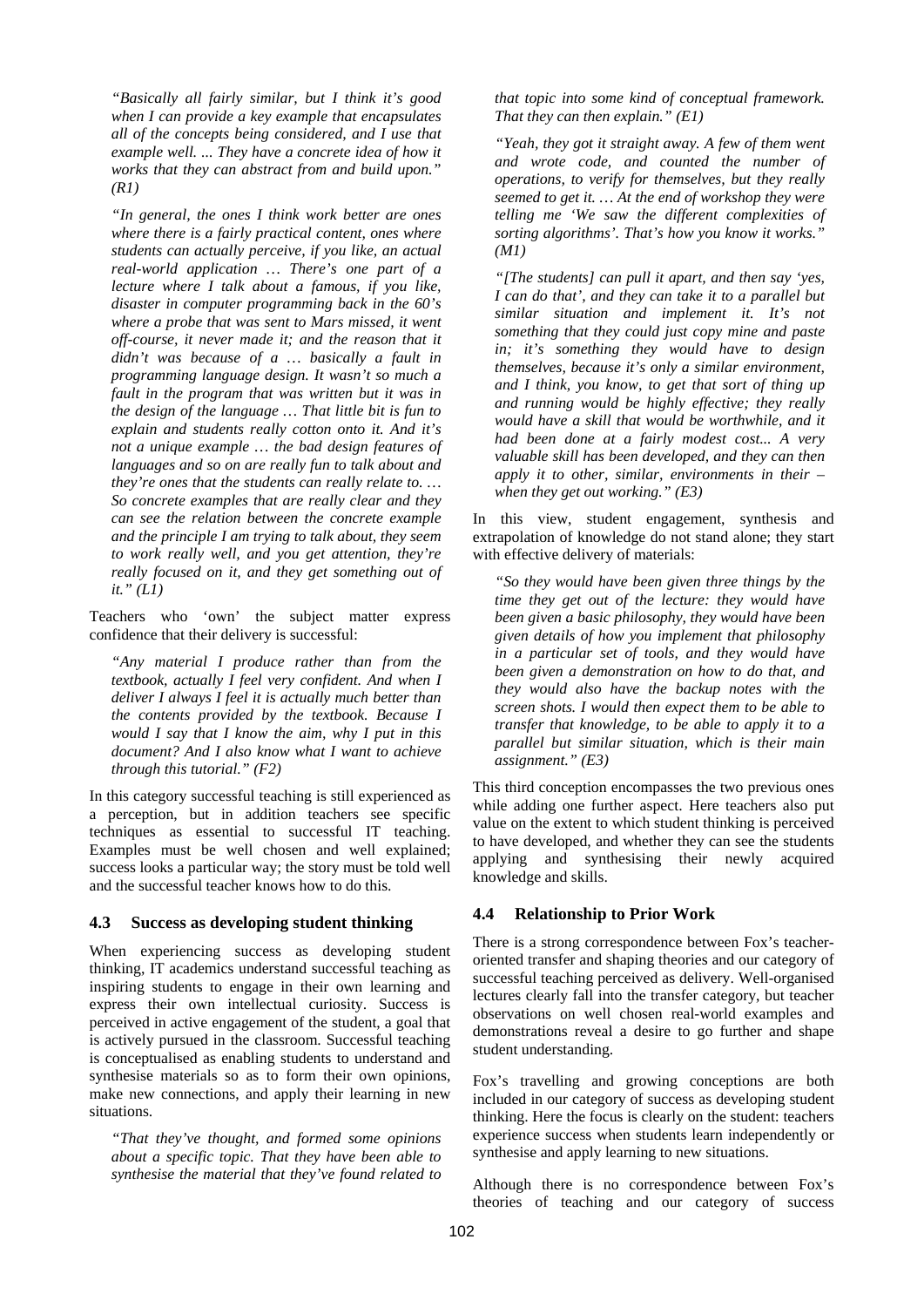experienced as a perception, our other categories robustly support similar analyses reported in the literature.

# **5 Group 3: Motivation**

A third group analysed the transcripts for academics' understandings of motivating the students.

The psychological literature on motivation is massive, so why study motivation again using phenomenography? A phenomenographic analysis of teacher's conceptions of motivation complements the psychological literature. Psychology is concerned with an objective reality of engagement and motivation, whereas a phenomenographic study is concerned with teachers' subjective experience of it.

Unlike the results from other groups, the four understandings identified were constructed with Fox's categories in mind. The four understandings are:

- Transfer: motivation as coming from the lecturer
- Shaping: motivation as something to be developed within the student
- Travelling: motivation as something determined by the journey's path
- Growing: motivation as something to be cultivated within and by the student

These four categories are discussed in greater detail in the following four subsections.

### **5.1 Transfer: motivation as coming from the lecturer**

Some interviewees discussed how the lecturer's level of engagement affects student engagement:

*"… obviously having a personal relationship with that topic helps [in teaching]. So if you're digging into your own experiences and coming up with good examples, then I think that helps." (T2)* 

*"The [lectures] that are more effective are the ones that I'm interested in. …" (E1)* 

### **5.2 Shaping: motivation as something to be developed within the student**

In this understanding, motivation forms in the student, but under the clear guidance of the teacher.

*"I don't stick to a rigid structure. I go in and I play by the ear even though I might want to achieve. I give them a weekly schedule at the start of the semester and it is quite a fluid one in the sense that only gives them a guide as to how we are going to progress throughout the semester. But if I feel that students need to spend more time in understanding certain concepts in the topics, I will then do it." (F1)* 

*"I find that those assignments that use games and animations and so on, with the proper specs built into the assignment, the students are actually more motivated to finish off the assignment … that also gives room for creativity and imagination, because* 

*they may have animation, they may have, you know, colours, they may have multimedia or included in part of submission." (F1)*

## **5.3 Travelling: motivation as something determined by the journey's path**

Understanding Fox's travelling as a journey through the countryside of discipline knowledge, motivation can be found in the use of local distractions that highlight aspects of the landscape.

*"It seems the most effective lecture I had this last semester is when I walked in and almost off the top of my head designed a database that would store information about what was then the ashes series going on in England in the cricket – England versus Australia. … I talked about constructing a database to store the results. It was remarkable how some of them really lit up, and enjoyed that example..." (N1)* 

# **5.4 Growing: motivation as something to be cultivated within the student**

In this excerpt, motivation begins in the shaping category, then shifts to growing as the students begin to motivate themselves.

*"They would come back and 20% of them would have done it and some of them didn't do it because they didn't understand it and the rest didn't do it because they just weren't motivated. I found that where we worked together on the board they actually got into it – they saw that ah this isn't so bad after all – and once they started seeing if we took them through some … you work on a simple problem then you add just a little bit to the next one and a little bit to the next one they go to the point where they liked to achieve and they could [see] that they could do it, and they were almost getting competitive." (I2)* 

### **5.5 Relationship to previous work**

As discussed above, these four understandings were formed with Fox's personal theories in mind. Some phenomenographers suggest that the search for categories should be carried out with absolutely no preconceptions, but this would appear to be all but impossible for a researcher who is familiar with the area being studied. We take this result to suggest that our transcripts can be seen as supporting the long-established categories.

### **6 Group 4: Granularity of focus**

This group did not look at a specific aspect of IT teaching but instead at the broad perspective of the teachers' understandings of their teaching. The categories of description that emerged define the focus that educators have for their teaching work:

- Focus on subject
- Focus on course
- Focus on employment at graduation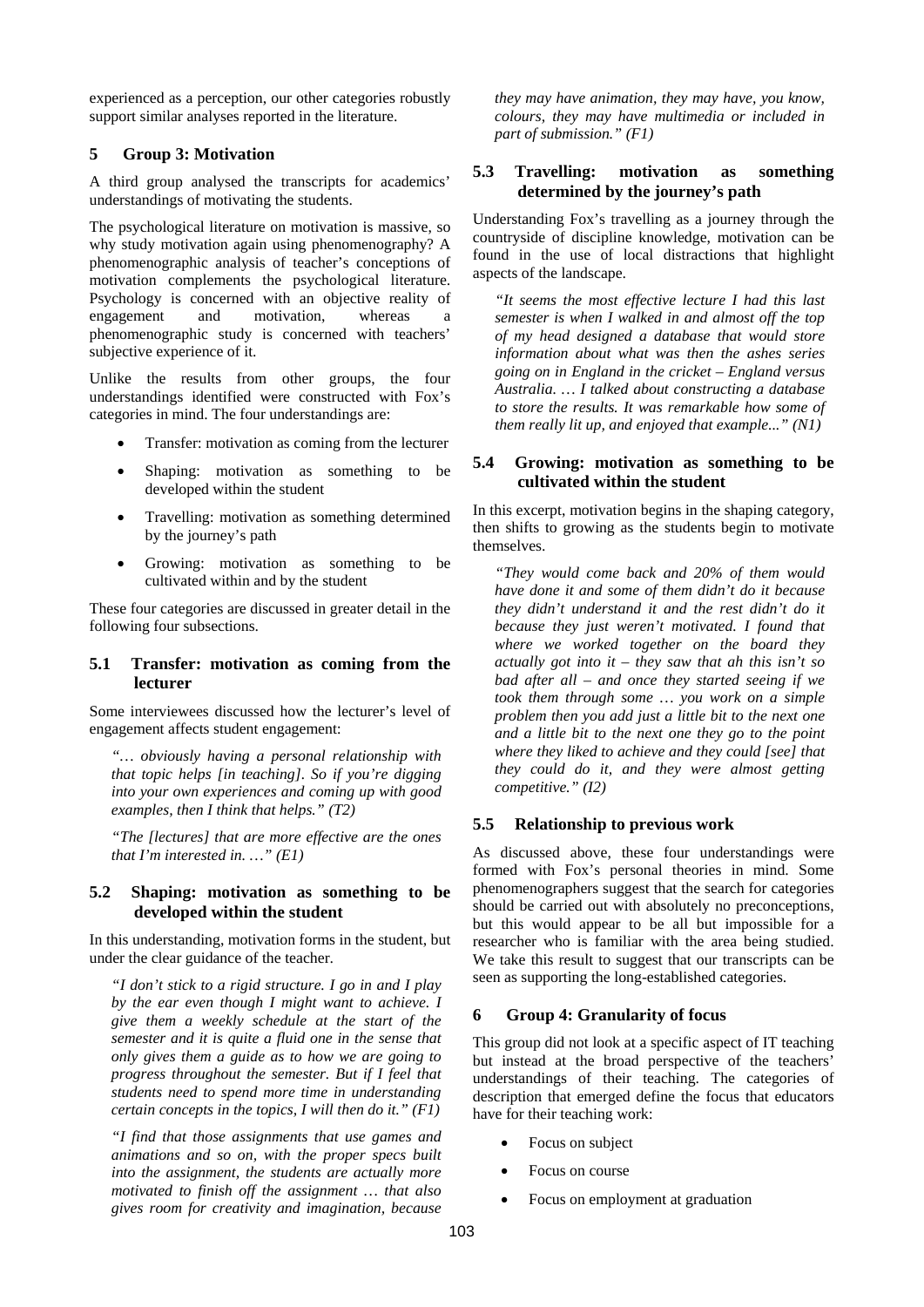- Focus on career
- Focus on life and society

These five categories are discussed in greater detail in the following five subsections.

Each category describes a framework that scopes and directs how the teachers plan, design, and implement their teaching program and activities. A fine-grained focus, on individual subjects, tends to correspond with short-term goals for students, while a coarse-grained view, on the rest of the students' lives, looks at the far longer-term goal of developing lifelong learning capability.

# **6.1 Focus on subject**

When understanding IT education as focusing on the subject, the educator is concerned primarily with teaching content. The educator's focus is directed towards helping the students gain the skills and knowledge to complete the subject successfully.

*"The aim of the subject is to get the student to understand, as the title says, Web technology …" (D1)*

# **6.2 Focus on course**

When understanding IT education as focusing on the course (the full program of study leading to a qualification), the educator is aware of the content of other subjects within the course. The educator's focus is on ensuring that students gain the necessary knowledge and skills to progress through the course. The educator is also sensitive to what students may have studied or are concurrently studying in other subjects within the course.

*"… there are a number of outcomes ... the immediate outcome is that they can succeed and progress with the following [subject] because this is* 

### **6.3 Focus on employment at graduation**

When understanding IT education as focusing on employment, the educator is concerned with preparing students for the workforce. The focus is on ensuring that students are able to gain employment in computing and to work effectively immediately after graduation. The focus here is on the presentation of content that is current and relevant. This also involves designing activities to develop skills that will be useful to students in the workplace.

 *"Knowing the features of different languages – the faults and good bits – means that when they are out in the workplace and they have to choose a language for a project then they are better equipped to choose the language, the best language for the job." (L1)* 

# **6.4 Focus on career**

When understanding IT education as focusing on the career, the educator endeavours to prepare students for lifelong work in a range of careers and workplaces. The focus is on helping students develop attitudes and approaches to learning that will help them evolve and adapt as needed throughout their working life. The educator is concerned with linking subject content to the issues the students will encounter in their future employment.

*"… you have to learn to adapt to continuous change and so we do not know at the moment what will happen after a few years on …" (K1)* 

# **6.5 Focus on life and society**

When understanding IT education as focusing on life and society, the educator is concerned that students understand the role of the IT profession in society and

|                                          | Fox(1983)                                                                        | <b>Practicals (sec 3)</b>                                 | Success (sec 4)             | <b>Motivation</b> (sec 5)                                | Focus (sec 6)                       |
|------------------------------------------|----------------------------------------------------------------------------------|-----------------------------------------------------------|-----------------------------|----------------------------------------------------------|-------------------------------------|
| Content- or<br>teacher-<br>centred       | <b>Transfer:</b><br>teacher-driven<br>learning with<br>focus on content          | Acquire and<br>practice skills                            | Delivery                    | Coming from<br>lecturer                                  | Fine grain,<br>short-term<br>goals  |
| Positivist<br>"Sage on the<br>stage"     | <b>Shaping:</b><br>teacher-driven<br>learning with<br>focus on student<br>change | Reinforce<br>learning from<br>lectures and/or<br>textbook |                             | Developed within<br>student under<br>lecturer's guidance |                                     |
| Student-<br>centred                      | <b>Travelling:</b><br>student-driven<br>learning with<br>focus on content        | Refine and<br>troubleshoot<br>acquired skills             | Develop student<br>thinking | Determined by the<br>journey                             | Coarse grain,<br>long-term<br>goals |
| Constructivist<br>"Guide on the<br>side" | Growing:<br>student-driven<br>learning with<br>focus on student<br>change        | Apply skills<br>acquired<br>elsewhere                     |                             | Cultivated within<br>student by student                  |                                     |

**Table 1: The results of four groups compared with Fox's personal theories of teaching**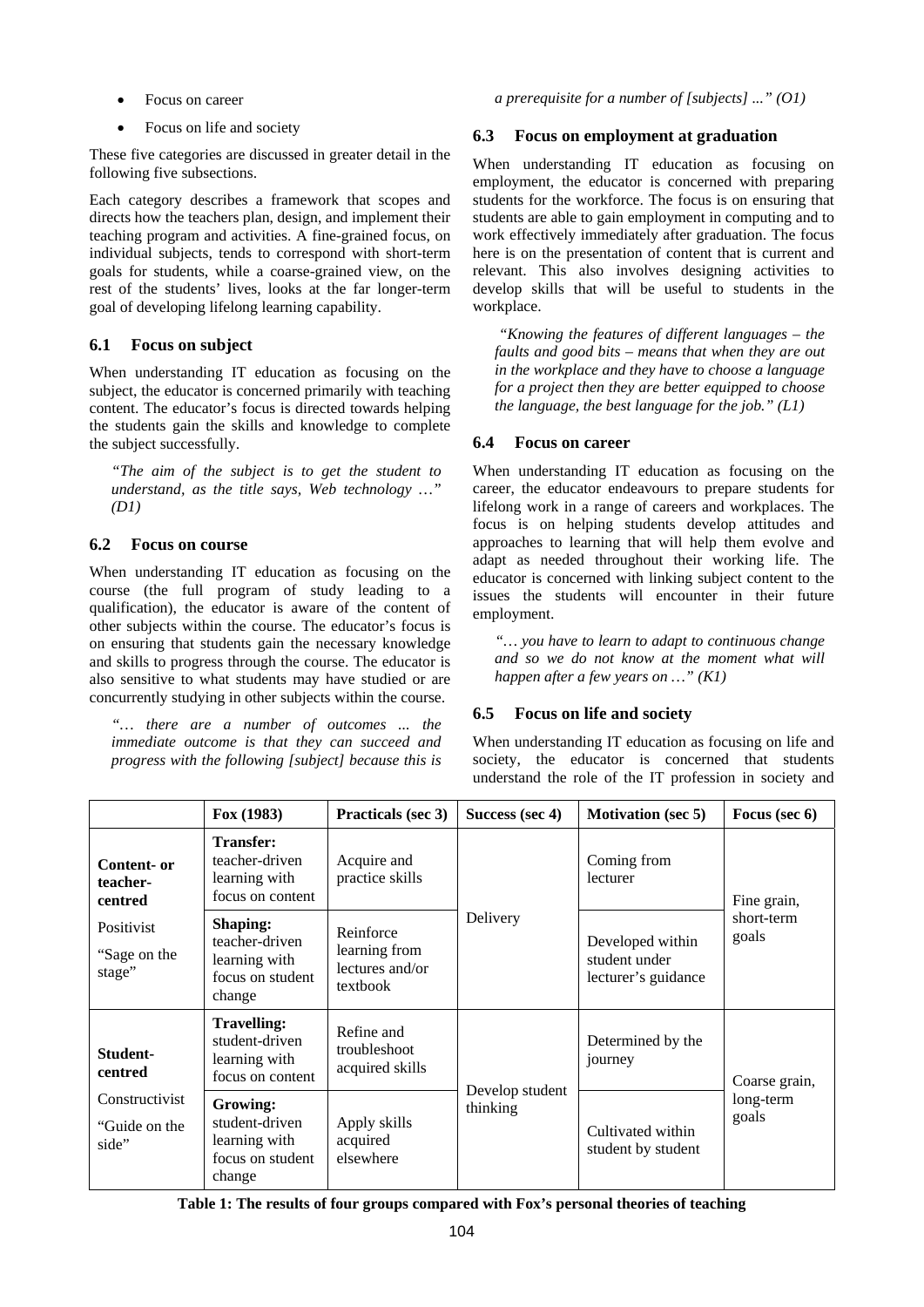consider how the technology influences various aspects of life.

*"Telecommunications are nowadays more and more everyday life for students ... I think it is quite essential that they understand those problems and chances that are included in telecommunications." (K1)* 

# **6.6 Relationship to Prior Work**

We are not aware of any prior research that has considered this question of granularity of the academic's focus. We do find a possible link with Fox's broader categories: a fine-grained focus and a short-term teaching goal appear to correspond with teacher- or contentcentred categories, while the coarser-grained focus and longer-term goals appear to correspond with the studentcentred categories.

# **7 Conclusion**

There has been some earlier phenomenographic research on the experience of teachers within various disciplines, but the experience of computing teachers has until now remained relatively unexplored.

We have conducted broad-ranging interviews with 25 computing academics to elicit the different ways that they understand their teaching. Our preliminary analysis of the transcripts took place at a workshop to introduce computing academics to phenomenography, and in the following weeks the four groups from the workshop continued their analysis, guided by the workshop's leaders.

For the most part unaware of Fox's personal theories of teaching, most groups produced results that are reasonably consonant with those theories (see Table 1). At the same time, the results include some observations that do not appear to have appeared in prior work, such as the question of granularity of an academic's focus and the corresponding time span of the academic's goals for the students.

This project contributes to the broad educational community by illustrating how educational research can be fertilised by the questions and results of noneducationalists. Results from computing education become accessible to the wider community, including educationalists. In addition, the study further confirms Prosser's suggestion that analysis of this sort is highly context-dependent, and adds one more discipline to the tally of those studied.

The contributions to the computing education community are perhaps more concrete. First, the study offers computing academics an insight into the understandings that underlie their teaching. Second, an awareness of these understandings can help by providing a framework for the analysis of proposed teaching methods and materials.

When debating the construction or revision of a subject or degree, it is our contention that a group of IT academics will function better as a team if they are explicit about the beliefs and values that lie behind their individual positions. More specifically, they should place their statements into the context of the categories that have emerged from our study. They should ask themselves questions such as the following:

- 1. Do we want any lab practical classes to be classes in which students
	- acquire and practice skills that are more or less independent of the lectures?
	- reinforce material presented in lectures and/or textbooks?
	- refine and troubleshoot skills that they have acquired elsewhere?
	- apply skills that they have acquired elsewhere?
- 2. Will we determine the success of this course
	- by the way it feels, either to us or to the students?
	- by the quality of delivery of the teaching material?
	- by evidence of development of student thinking?
- 3. Do we expect the student motivation for this course
	- to come from the lecturer?
	- to be developed within the student under the lecturer's guidance?
	- to be determined by the student's journey through the subject matter?
	- to be cultivated within and by the student?
- 4. Are our goals for the students in this course
	- fine grained, focused on the subject or the course?
	- coarse grained, focused on the student's career prospects or role in society?

We do not argue, as one might when studying student understanding of a topic in computing, that the higherlevel categories are necessarily the best or the most appropriate for all circumstances. We suggest only that academics who are aware of the range of understandings will be better able to decide how to design a revision or a new offering.

We believe that our work demonstrates that research of this type can bring valuable insights. We hope that others will follow us in applying this research approach to problems in the teaching and learning of computing.

# **8 Acknowledgments**

This study was supported by a Special Projects Grant from the ACM Special Interest Group in Computer Science Education (SIGCSE). The authors thank the Department of Computer Science, University of Tasmania, and Nicole Herbert in particular, for hosting the PhICER workshop.

### **9 References**

Åkerlind, G (2005): Phenomenographic methods: A case illustration. In J. Bowden & P. Green (Eds.), *Doing Developmental Phenomenography*, 103-127. Melbourne, Australia, RMIT University Press.